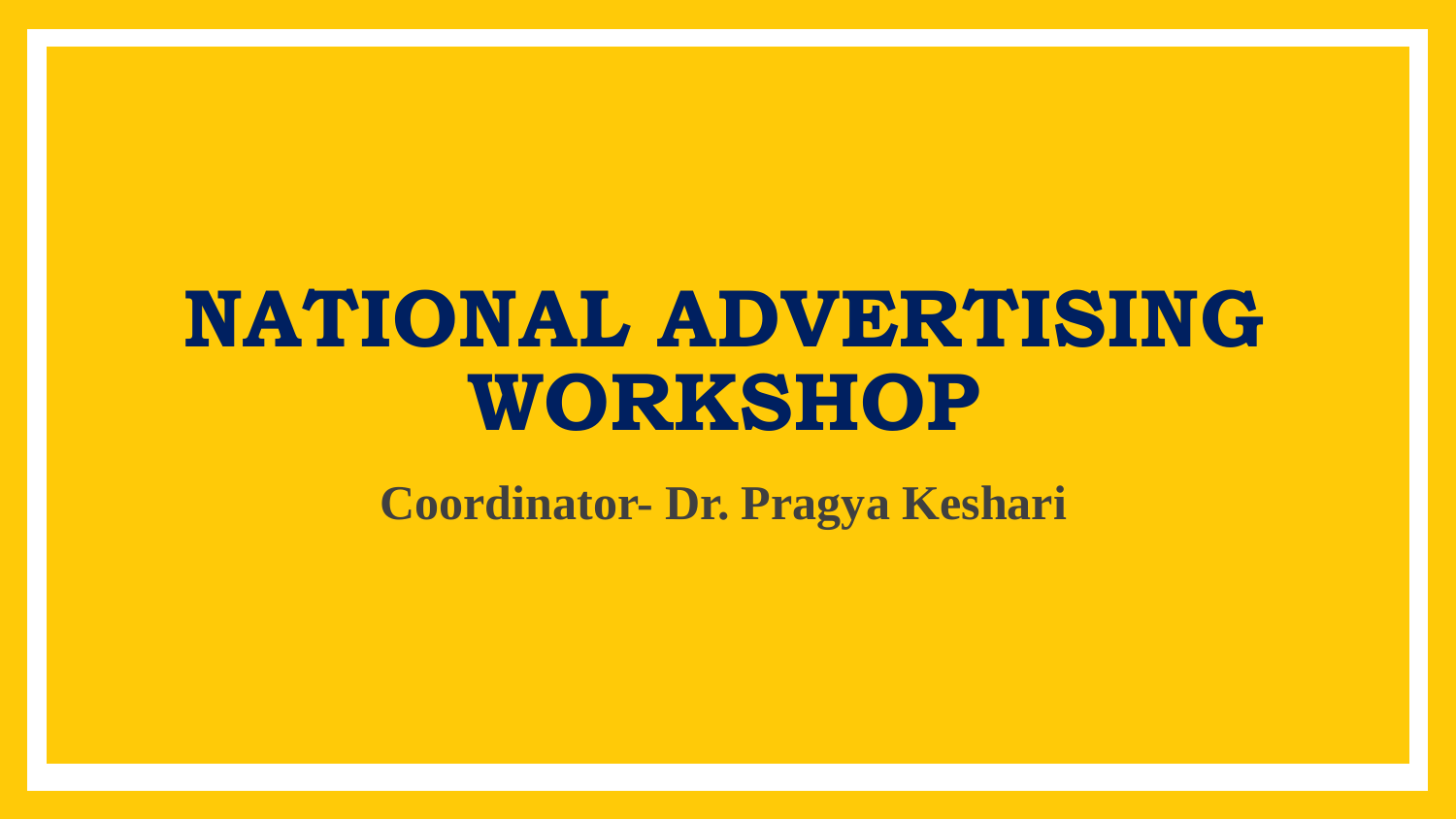### **INTRODUCTION**



The Institute regularly organizes Advertising Workshop with an objective of exposing the students to the real world of advertising and providing a platform to them to interact with the senior executives of the advertising world.

The First Workshop was organized on October 30, 2004. The Workshop was conducted by Shri Titus, Senior Creative Resource from Ogilvy and Mather.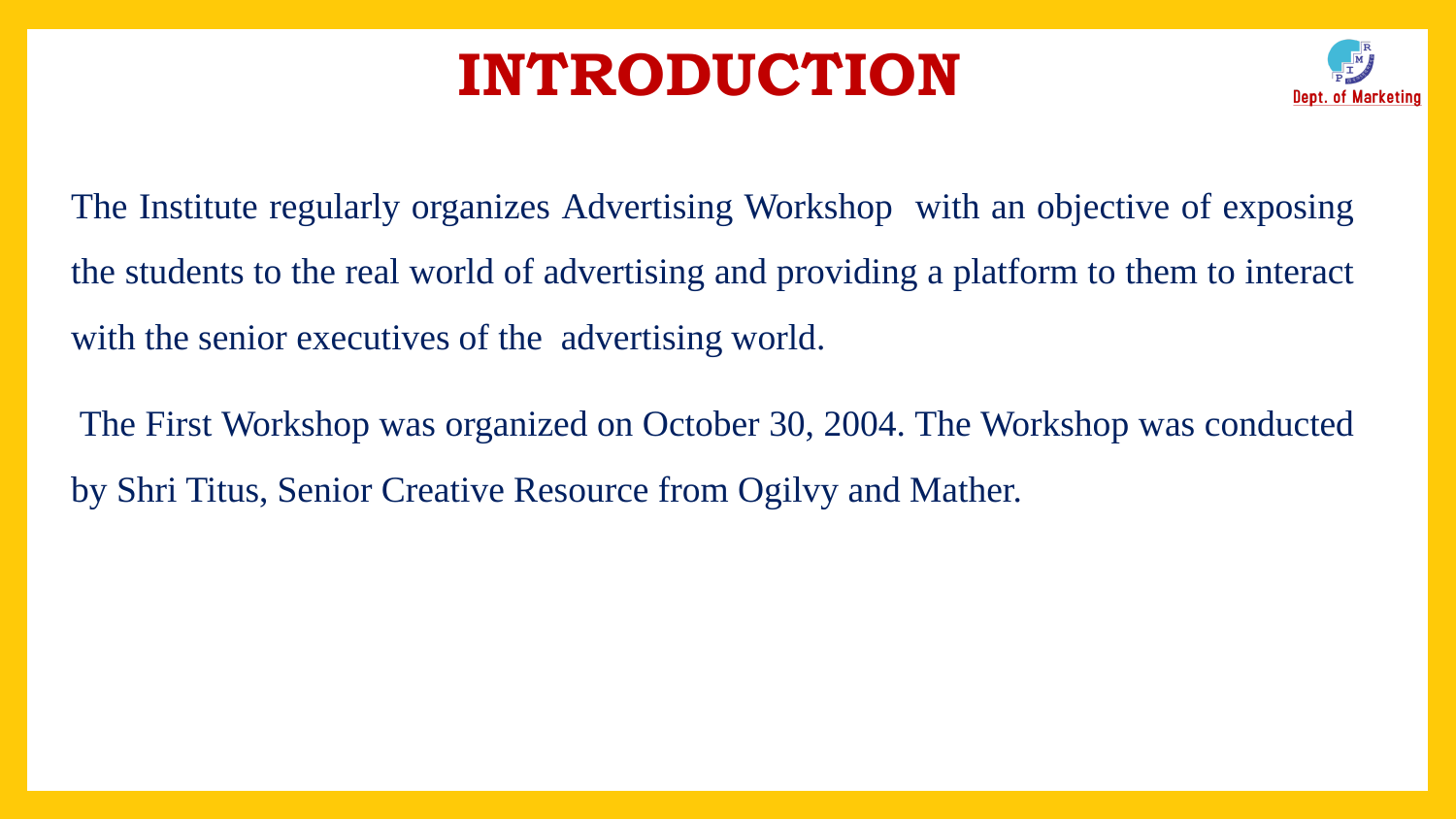### **Advertising Workshop since 2014**



| <b>Date</b> | <b>Resource Person</b>       | <b>Designation &amp; Organization</b>                                               |
|-------------|------------------------------|-------------------------------------------------------------------------------------|
| 2014-15     | Mr. Mohit Mishra             | <b>Associate Vice- President, Integrated Services Team, Cheil</b><br>Worldwide Inc. |
| $2015 - 16$ | Mr. Ashwath Ramachandran     | <b>Managing Director and National Creative Director - Circle</b><br><b>Marcomm</b>  |
| 2016-17     | Mr. Keshav Chandorkar        | <b>National Head – Activations (Dentsu Aegis Network)</b>                           |
| 2017-18     | Mr. Rishabh Pandey<br>and    | Senior Content Manager – Airtel India                                               |
|             | Ms Rawal                     | Copy writer, 94.3 MY FM                                                             |
| 2018-19     | <b>Mr Vishal Mittal</b>      | Group Creative Director, Taproot Dentsu,                                            |
| 2019-20     | Ms. Priyanka Sharma Kaintura | Head, Corporate Communications, Monster.com                                         |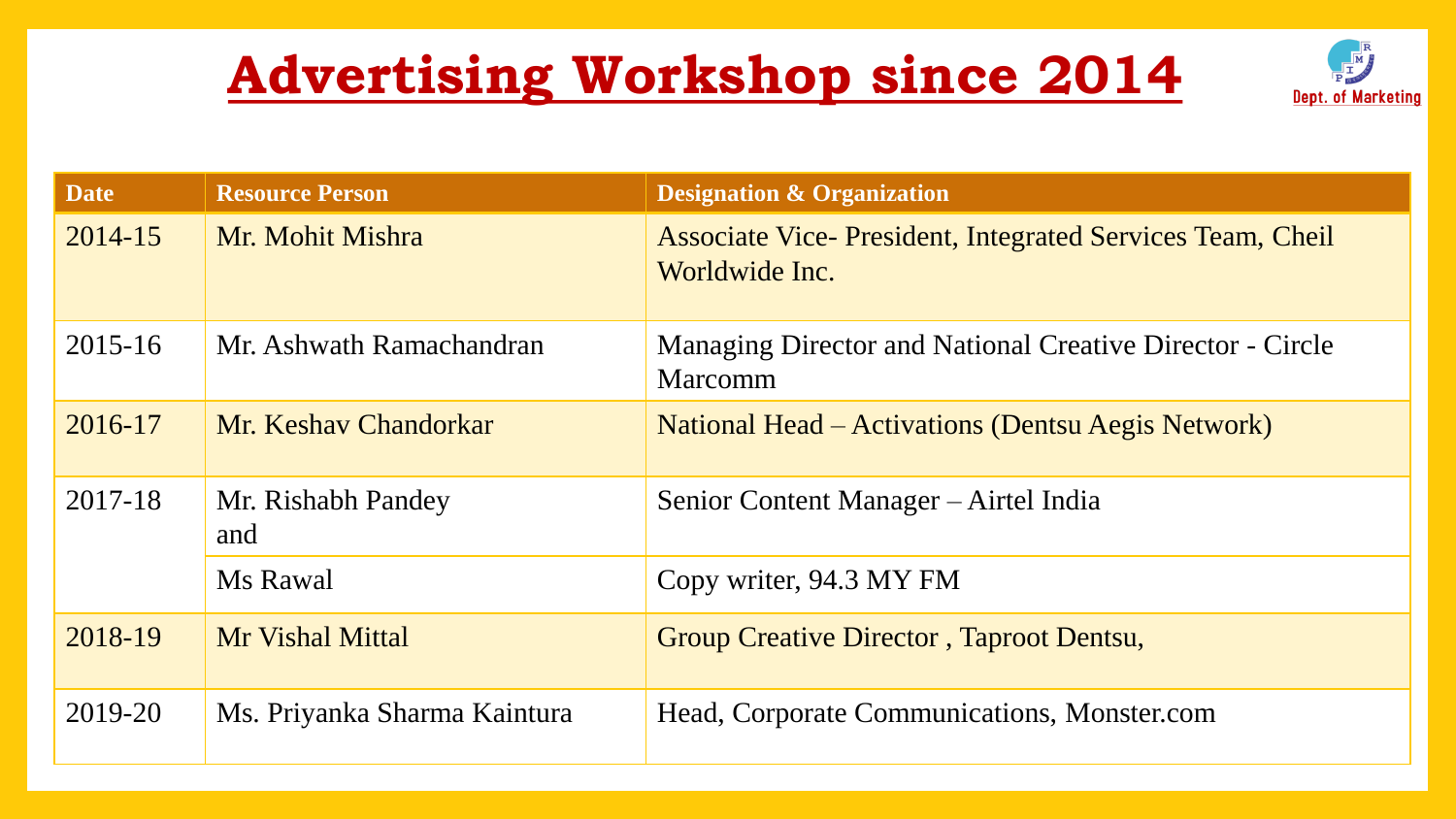

# GLIMPSES

### **NATIONAL ADVERTISING WORKSHOPS**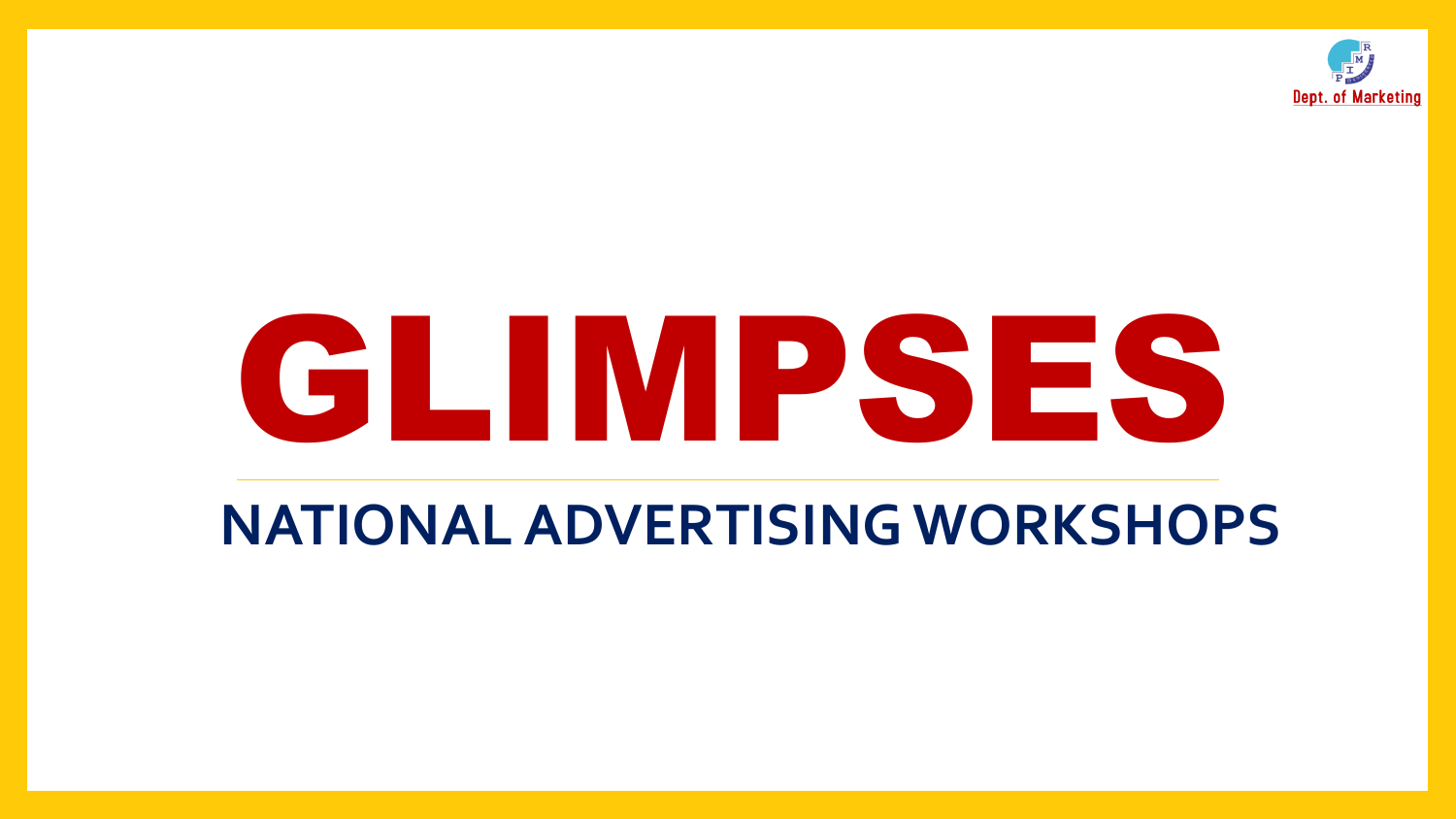



**Ms. Priyanka Sharma Kaintura, Head, Corporate communications, Monster.com in year 2020**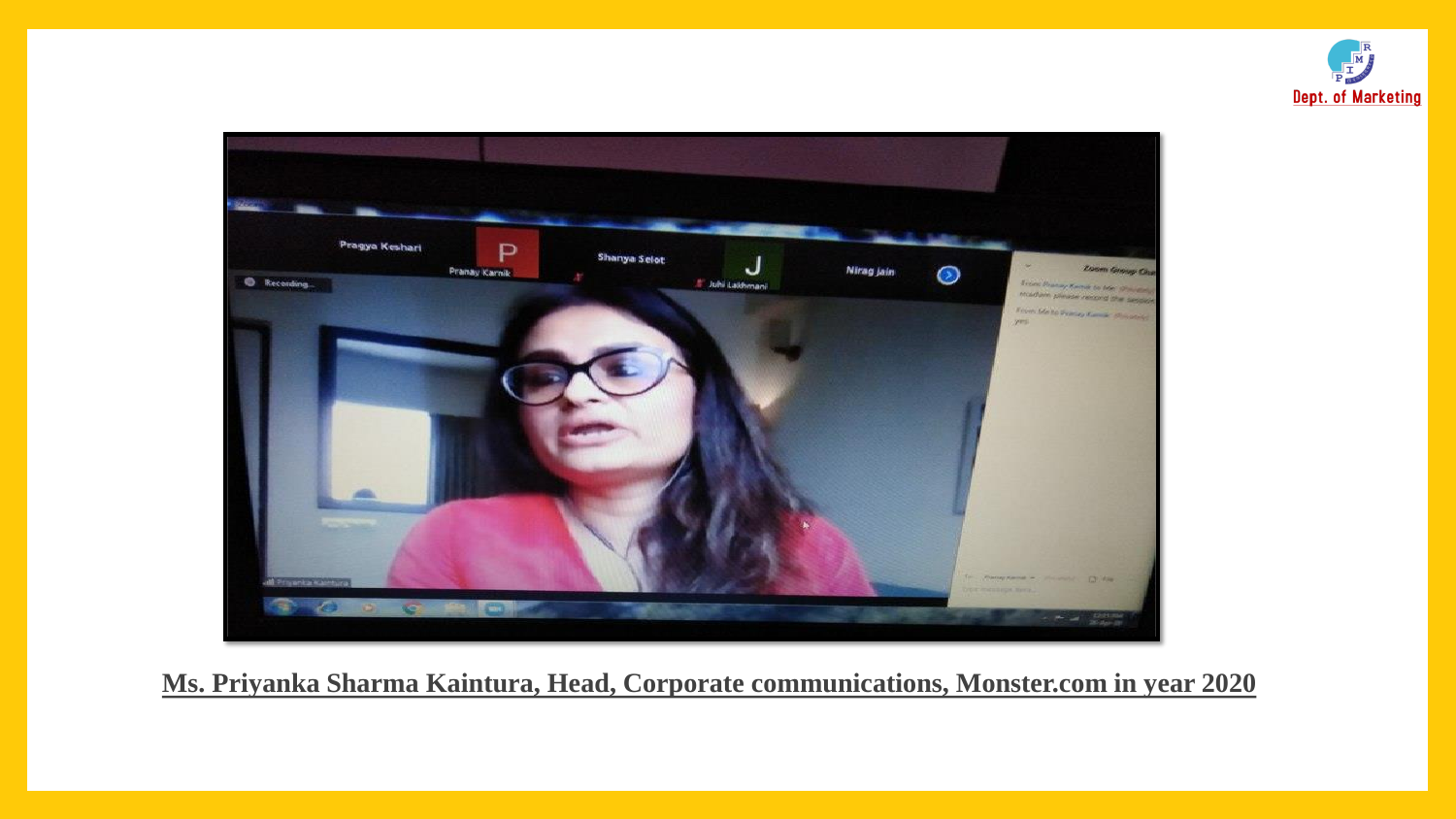



#### **Mr. Vishal Mittal of Taproot Dentsu addressing students in year 2019**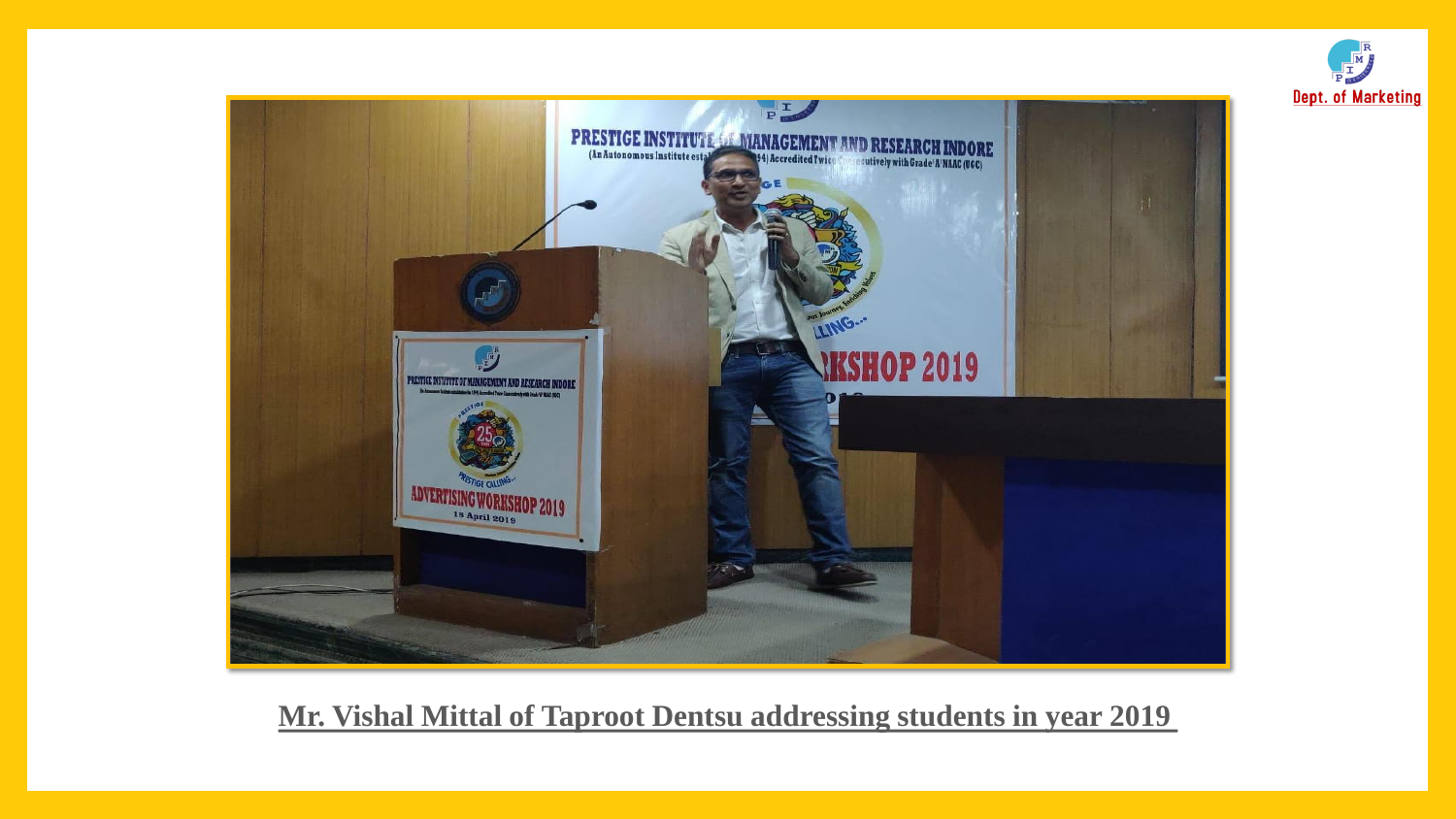



**Mr. Keshav Chandurkar, National Head – Activations (Dentsu Aegis Network) in year 2016**